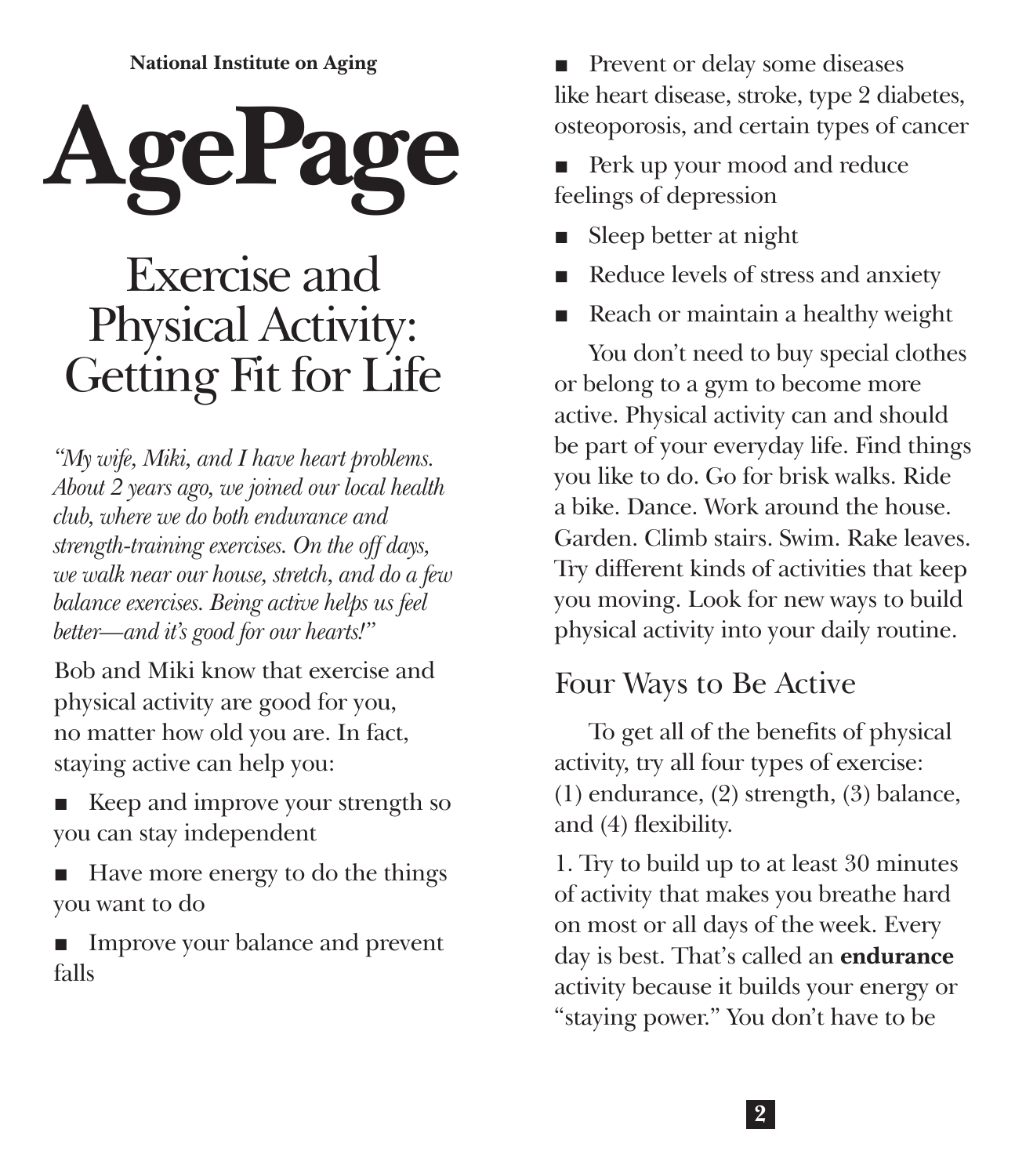active for 30 minutes all at once. Try to be active throughout your day to reach this goal, and avoid sitting for long periods of time.

How hard do you need to push yourself? If you can talk without any trouble at all, you are not working hard enough. If you can't talk at all, it's too hard.

2. Keep using your muscles. **Strength** exercises build muscles. When you have strong muscles, you can get up from a chair by yourself, lift your grandchildren, and walk through the park.

Keeping your muscles strong can help with your balance and prevent falls and fall-related injuries. You are less likely to fall when your leg and hip muscles are strong.

3. Do things to help your **balance**. Try standing on one foot, then the other. If at first you need support, hold on to something sturdy. Work your way up to doing the exercises without support. Get up from a chair without using your hands or arms. Try the heel-totoe walk. As you walk, put the heel of one foot just in front of the toes of your other foot. Your heel and toes should touch or almost touch.

4. Stretching can improve your **flexibility**. Moving more freely will make it easier for you to reach down to tie your shoes or look over your shoulder when you back your car out of the driveway. Stretch when your muscles are warmed up. Don't stretch so far that it hurts.

# Who Should Exercise?

Almost anyone, at any age, can do some type of physical activity. You can still exercise even if you have a health condition like heart disease, arthritis, chronic pain, or diabetes. In fact, physical activity may help. For most older adults, brisk walking, riding a bike, swimming, weight lifting, and gardening are safe, especially if you build up slowly. If you have any symptoms that haven't been diagnosed, or if you have a chronic condition that is not being monitored by a doctor, check with your doctor before beginning an exercise routine. You can always talk to your doctor if it makes you more comfortable when starting to be active.

**3 4**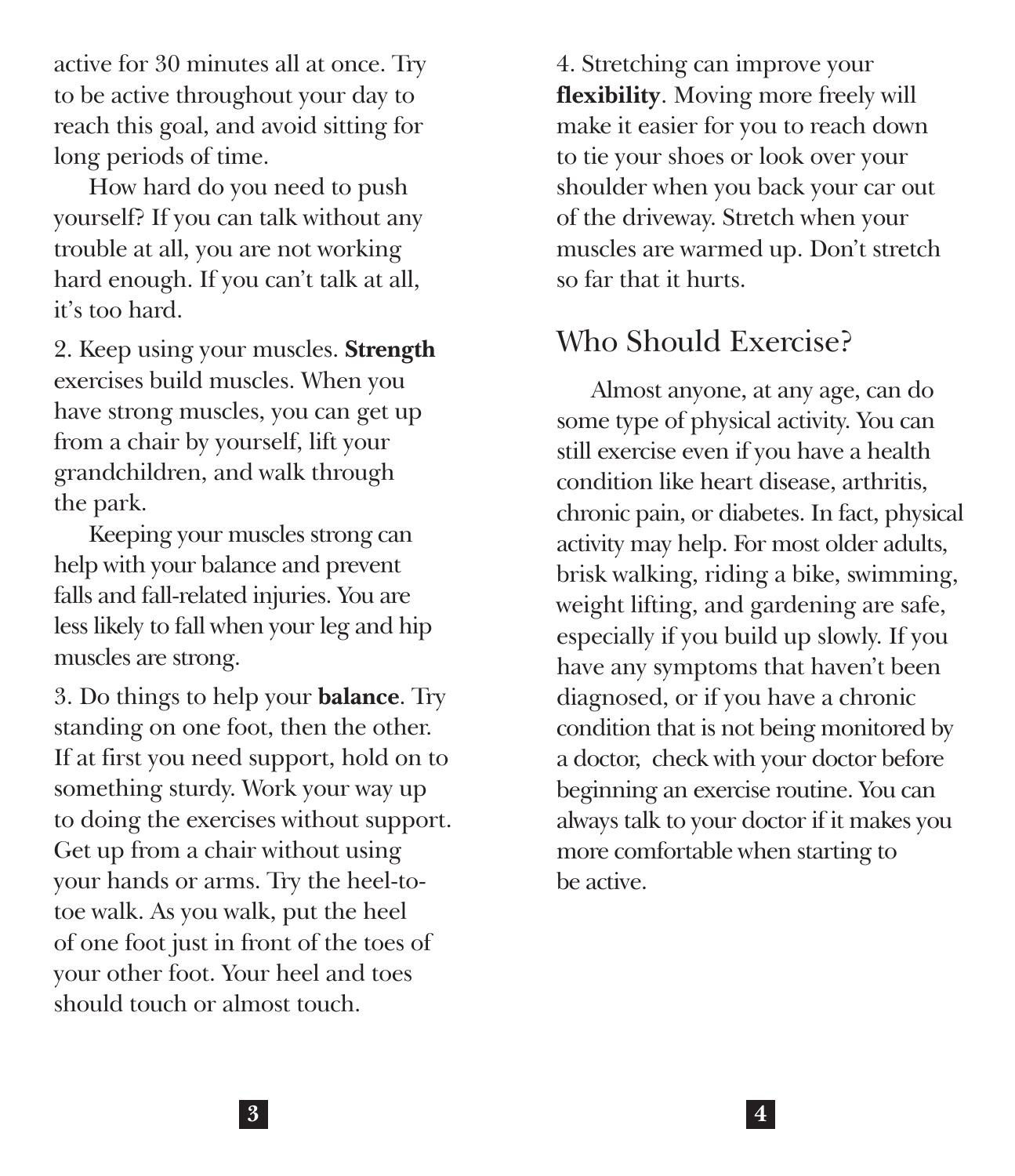# Safety Tips

Here are some things you can do to make sure you are exercising safely:

Start slowly, especially if you haven't been active for a long time. Little by little, build up your activities and how hard you work at them.

Don't hold your breath during strength exercises. That could cause changes in your blood pressure. It may seem strange at first, but you should breathe out as you lift something and breathe in as you relax.

Use safety equipment. For example, wear a helmet for bike riding and the right shoes for walking or jogging.

■ Unless your doctor has asked you to limit fluids, be sure to drink plenty of fluids when you are doing activities, even if you don't feel thirsty.

■ Always bend forward from the hips, not the waist. If you keep your back straight, you're probably bending the right way.

■ Warm up your muscles before you stretch. Try walking and light arm pumping first.

Exercise should not hurt or make you feel really tired. You might feel some soreness, a little discomfort, or a bit weary, but you should not feel pain. In fact, in many ways, being active will probably make you feel better.

## For More Information About Exercise and Physical Activity

Local fitness centers or hospitals might be able to help you find a physical activity program that works for you. You also can check with nearby religious groups, senior and civic centers, parks, recreation associations, YMCAs, YWCAs, JCCs, or even area shopping malls for exercise, wellness, or walking programs.

Looking for more information on how to begin an exercise plan and keep going? Visit *Go4Life®* at *<https://go4life.nia.nih.gov>*. This exercise and physical activity website from the National Institute on Aging has exercise examples, tracking worksheets, workout videos, and tips to help you stay motivated.

The following resources have information about physical activity and exercise for older adults to help you get started.